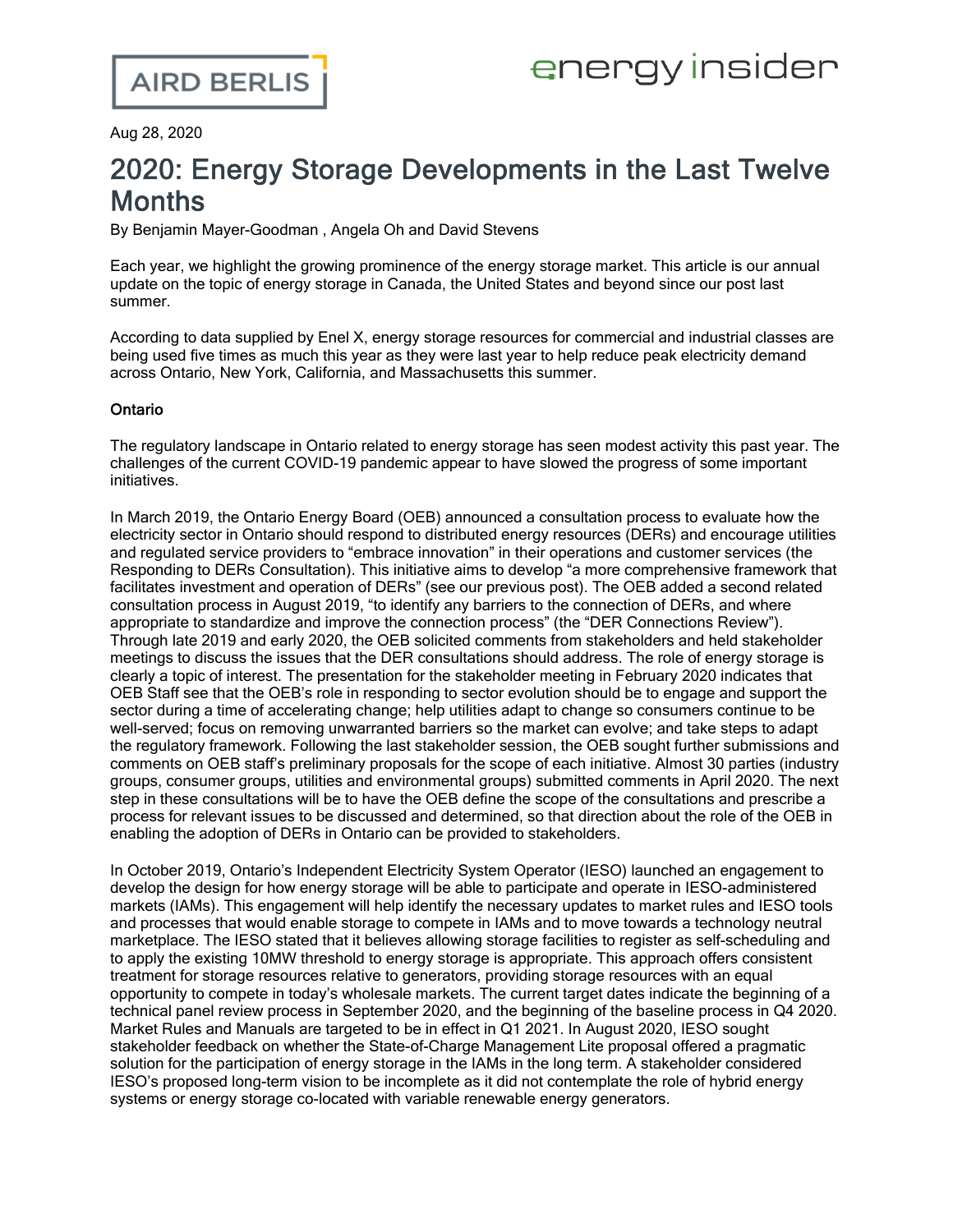In January 2020, the OEB issued a decision in a Toronto Hydro rate case indicating that utilities wishing to include behind-the-meter storage in their regulated operations should seek policy changes in the OEB's ongoing Responding to Distributed Energy Resources (DER) consultation (see [here](https://www.airdberlis.com/insights/blogs/energyinsider/post/ei-item/oeb-decision-confirms-policy-and-treatment-of-behind-the-meter-storage-is-a-topic-for-the-responding-to-ders-consultation)). Since that time, in August 2020, OEB Staff issued a Staff Bulletin suggesting that local distribution companies (LDCs) may own and operate behind-the-meter (BTM) energy storage, and treat the assets as part of regulated operations, if the purpose is to remediate poor service reliability (see [here](https://www.airdberlis.com/insights/blogs/energyinsider/post/ei-item/oeb-staff-bulletin-opens-door-for-ldcs-to-own-behind-the-meter-storage-assets-in-regulated-operations)). This Staff Bulletin may signal that LDCs could provide certain BTM energy storage services without the need for regulatory changes.

In July 2020, Energy Storage Canada (ESC) released a report titled "Unlocking Potential: An [Economic](https://static1.squarespace.com/static/54485dc4e4b0f7bd2239a06b/t/5f11ca45f37fcb7b7e77584a/1595001417141/nlocking+Potential+-+An+Economic+Valuation+of+Energy+Storage+in+Ontario+%28July+2020%29.pdf) [Valuation](https://static1.squarespace.com/static/54485dc4e4b0f7bd2239a06b/t/5f11ca45f37fcb7b7e77584a/1595001417141/nlocking+Potential+-+An+Economic+Valuation+of+Energy+Storage+in+Ontario+%28July+2020%29.pdf) of Energy Storage in Ontario." The report stated that the introduction of at least 1000MW of energy storage can provide as much as \$2.7 billion in total savings for Ontario's electricity customers as a result of more efficient utilization of the province's long-term generation assets. In particular, energy storage can provide wholesale market savings, maximize transmission and distribution investment, and help electricity customers manage individual costs. According to ESC, although energy storage can offer savings immediately, many barriers prevent its full value in Ontario. First, energy storage cannot be fully integrated within Ontario's electricity market. For full integration, the IESO must contract for the full suite of services energy storage can deliver. In parallel, the IESO, the regulators and utilities should establish enduring, cost-effective and competitive methods to integrate energy storage. ESC recommends that the OEB launch a consultation to better incent rate-regulated utilities to deploy non-wire solutions.

In the past year, there have been many developments in energy storage projects in Canada. Here are some interesting examples:

In April 2020, the Alberta Utilities Commission approved a solar and battery [storage](https://www.energy-storage.news/news/alberta-utilities-commission-approves-solar-plus-storage-project-as-in-the) project combining 13.5MW of solar PV generation with 8MW/8MWh of batters in Alberta. The project will be built in a rural area of the province as a joint venture between developer Longspur Developments and a local businessman. This will be one of the first major solar-plus-storage projects in Alberta. While the batteries will be connected to the local distribution grid, the onsite batteries will be charged solely from the fixed-tilt installation photovoltaic panels onsite.

Japan's Itochu Corp. finalized its [investment](https://renewablesnow.com/news/itochu-finalises-investment-in-energy-storage-firm-eguana-690963/) of \$5 million in Calgary-based energy storage systems developer Eguana Technologies in March. Eguana and Itochu have an existing relationship that integrates proprietary artificial intelligence software with Eguana's Evolve platform. The new product will be certified with a full suite of virtual power plant features supporting fleet aggregation and residential applications.

Wärtsilä will supply Georgian College in Ontario with a 2MW/5.4MWh [GridSolv](https://www.wartsila.com/media/news/24-04-2020-wartsila-energy-storage-solution-will-minimise-canadian-college-s-global-adjustment-charge-2694285) energy storage system to offset the facility's power costs during peak hours and energy costs. This will decrease the College's Global Adjustment charge, which is typically 60% of the total annual electricity bill. Wärtsilä's system is scheduled to be delivered, installed and commissioned in fall 2020.

Hydrostor, a leading developer of Advanced Compressed Air Energy Storage (A-CAES) projects, in partnership with NRStor, [completed](http://nrstor.com/2019/11/25/hydrostor-and-nrstor-announce-completion-of-worlds-first-commercial-advanced-caes-facility/) the Goderich A-CAES Facility in Goderich, Ontario. We [have](https://www.airdberlis.com/insights/blogs/energyinsider/post/ei-item/proposed-regulation-of-compressed-air-energy-storage-in-ontario) [previously](https://www.airdberlis.com/insights/blogs/energyinsider/post/ei-item/proposed-regulation-of-compressed-air-energy-storage-in-ontario) discussed new regulations in Ontario related to compressed air energy storage, which use solution-mined salt caverns (cavern CAES) or porous rock reservoirs (reservoir CAES). Hydrostor and NRStor's project provides 1.75MW of peak power output, a 2.2MW charge rating and 10+MWh of storage capacity. The plant is the first fuel-free commercial CAES facility in the world, and will be used for peaking capacity and ancillary services in the merchant energy market to support grid reliability.

Convergent Energy + Power [\(Convergent\)](https://www.convergentep.com/shell/), the largest operator of energy storage solutions in Ontario, announced that 21MWh of industrial battery storage systems at two Shell Canada Products facilities in Ontario are now operational. The energy storage project was designed to reduce the consumption of energy for the facilities during grid peak periods.

TransCanada Energy (TCE) has [announced](https://www.tcenergy.com/operations/power/pumped-storage-project/) plans for a large pumped storage facility near Meaford, Ontario, which would generate up to 1000MW of hydroelectric power. This would take advantage of timeof-use electricity pricing differentials. At night, when demand for electricity is low, the project would pump water uphill from Georgian Bay to a storage reservoir located on land owned by the Canadian military. When demand is high during the day, TCE would release that water back into the lake through turbines. If approved, the project would be complete by 2028.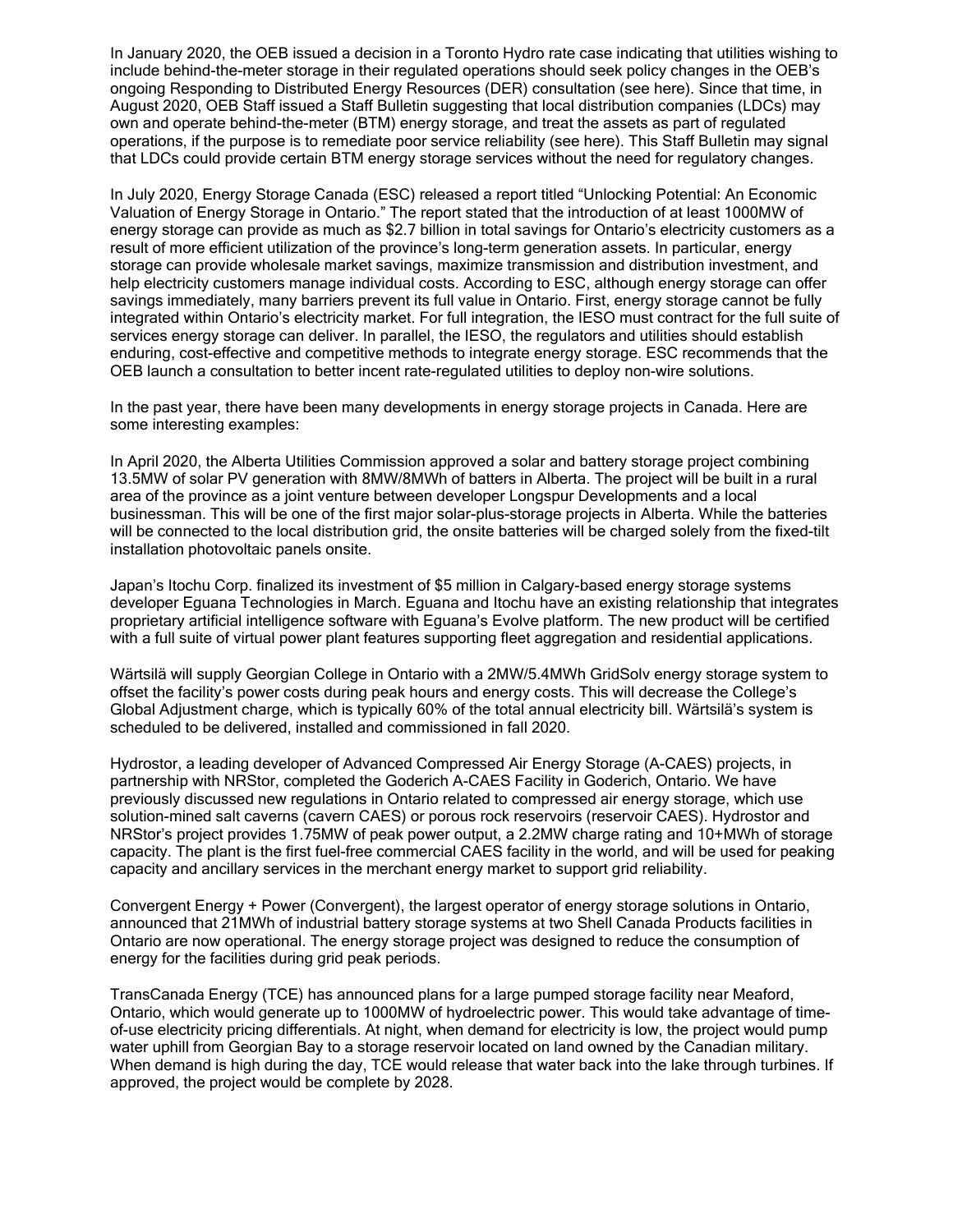#### United States

The U.S. Energy Storage Monitor by Wood Mackenzie and the Energy Storage [Association](https://www.woodmac.com/research/products/power-and-renewables/energy-storage-service/) found that 2019 marked the largest year of energy storage installations across the United States, with Q4 2019 setting the largest ever single quarter. U.S. energy storage installations reached 522.7MW and 1,113MWh in 2020, with 186.4MW/364.2MWh added in the fourth quarter alone. Moreover, the number of sites pairing renewable energy with energy storage in the U.S. more than doubled from 2016 to 2019, according to the U.S. Energy Information [Administration](https://www.eia.gov/todayinenergy/detail.php) (EIA). The EIA expects this trend to continue.

While U.S. energy storage deployments slowed slightly in the first quarter of 2020, Wood [Mackenzie](https://www.woodmac.com/research/products/power-and-renewables/energy-storage-service/) [predicts](https://www.woodmac.com/research/products/power-and-renewables/energy-storage-service/) that U.S. energy storage will be a \$6.9 billion annual market in 2025 and cross a \$1 billion annual threshold in 2020, even considering COVID-19 impacts. This growth will largely be driven by California and Massachusetts, which continue to implement gigawatt-scale energy storage deployment mandates.

This year has seen numerous energy storage policy updates across the United States. Here are some examples:

In January 2020, U.S. Secretary of Energy Dan Brouillette announced the Energy [Storage](https://www.energy.gov/articles/us-department-energy-launches-energy-storage-grand-challenge) Grand [Challenge](https://www.energy.gov/articles/us-department-energy-launches-energy-storage-grand-challenge) program to accelerate development and commercialization of next-generation energy storage technology. According to a statement from the Department of Energy, the program's goal is to "create and sustain global leadership in energy storage utilization and exports, with a secure domestic manufacturing supply chain that is independent of foreign sources of critical materials, by 2030." The Grand Challenge builds on the \$158 million [Advanced](https://www.energy.gov/sites/prod/files/2019/03/f60/doe-fy2020-budget-in-brief_0.pdf) Energy Storage Initiative announced in President Trump's Fiscal Year 2020 budget request, a coordinated effort jointly led by the Office of Electricity and the Office of Energy Efficiency and Renewable Energy to advance energy storage R&D as a key to increasing energy security, reliability and resilience. In July 2020, the U.S. Department of Energy released the Energy Storage Grand Challenge Draft [Roadmap](https://www.energy.gov/sites/prod/files/2020/07/f76/ESGC%20Draft%20Roadmap_2.pdf) and a Request for Information seeking [stakeholder](https://www.energy.gov/energy-storage-grand-challenge/downloads/energy-storage-grand-challenge-draft-roadmap) input on the Draft Roadmap.

In a trade deal in early January, the Trump administration lowered the tariff on [batteries](https://ustr.gov/sites/default/files/enforcement/301Investigations/Notice_of_Modification-January_2020.pdf) from 15 per cent to 7.5 per cent. The U.S. imports the majority of its installed batteries, with about 40 per cent of lithium-ion battery storage projects imported from China. The tariff change came into effect in February.

On July 10, 2020, a Federal [Appeals](https://www.cadc.uscourts.gov/internet/opinions.nsf/E12B1903B0477E21852585A1005264D7/%24file/19-1142-1851001.pdf) Court upheld the Federal Energy Regulatory Commission's (FERC) [Order](https://www.federalregister.gov/documents/2018/03/06/2018-03708/electric-storage-participation-in-markets-operated-by-regional-transmission-organizations-and) 841, which directed regional grid operators to "remove barriers to the participation of electric storage resources in the capacity, energy and ancillary service markets operated by Regional Transmission Organizations (RTO) and Independent System Operators (ISO) (RTO/ISO markets)." This decision allows transmission grid operators in the United States to open their markets to energy storage, including batteries connected to the distribution grid or directly behind customer meters. The Court ruled that the FERC has jurisdiction over energy storage in interstate transmission markets, even if those energy storage systems are regulated by individual states. Wood [Mackenzie](https://www.woodmac.com/reports/power-markets-global-energy-storage-outlook-2019-295618https:/www.greentechmedia.com/articles/read/global-energy-storage-to-hit-158-gigawatt-hours-by-2024-with-u-s-and-china) predicts that Order 841 will create new opportunities for energy storage developers, which, until now, have primarily relied on state-by-state energy storage mandates. Commentary from the Energy Storage Association stated that "This latest affirmation of Order 841 is especially important as it ensures energy storage can contribute all its values to the grid, regardless of its connection point. As our electric system becomes more modernized and distributed, we are seeing the regulatory frameworks at both the wholesale and retail levels adjust to that reality."

In state-level policy, California will direct more than \$500 million in [behind-the-meter](https://docs.cpuc.ca.gov/PublishedDocs/Published/G000/M324/K944/324944818.pdf) battery incentives over the next four years to customers most at risk of grid outages caused by wildfires. The state's Self-Generation Incentive Program will now direct 63 per cent of its \$830 million in new funding through 2024 to a new "equity resilience budget" to finance the battery incentive. In October 2019, Pacific Gas & Electric (the largest utility in California) cut electricity to more than 900,000 customer accounts in an effort to avoid sparking wildfires (see our [previous](https://www.airdberlis.com/insights/blogs/energyinsider/post/ei-item/california-electricity-utility-shuts-off-power-to-prevent-sparking-wildfires) post). While California law allows "de-energization" to protect public safety, PG&E outage appeared to be the largest to date by a wide margin.

In April 2020, Virginia Governor Ralph Northam signed the Virginia Clean Economy Act (VCEA), mandating a 3.1GW energy storage target by 2035 and a goal to achieve 100% renewable and clean energy by 2050. This is the largest energy storage target of any U.S. state. In response to the Act,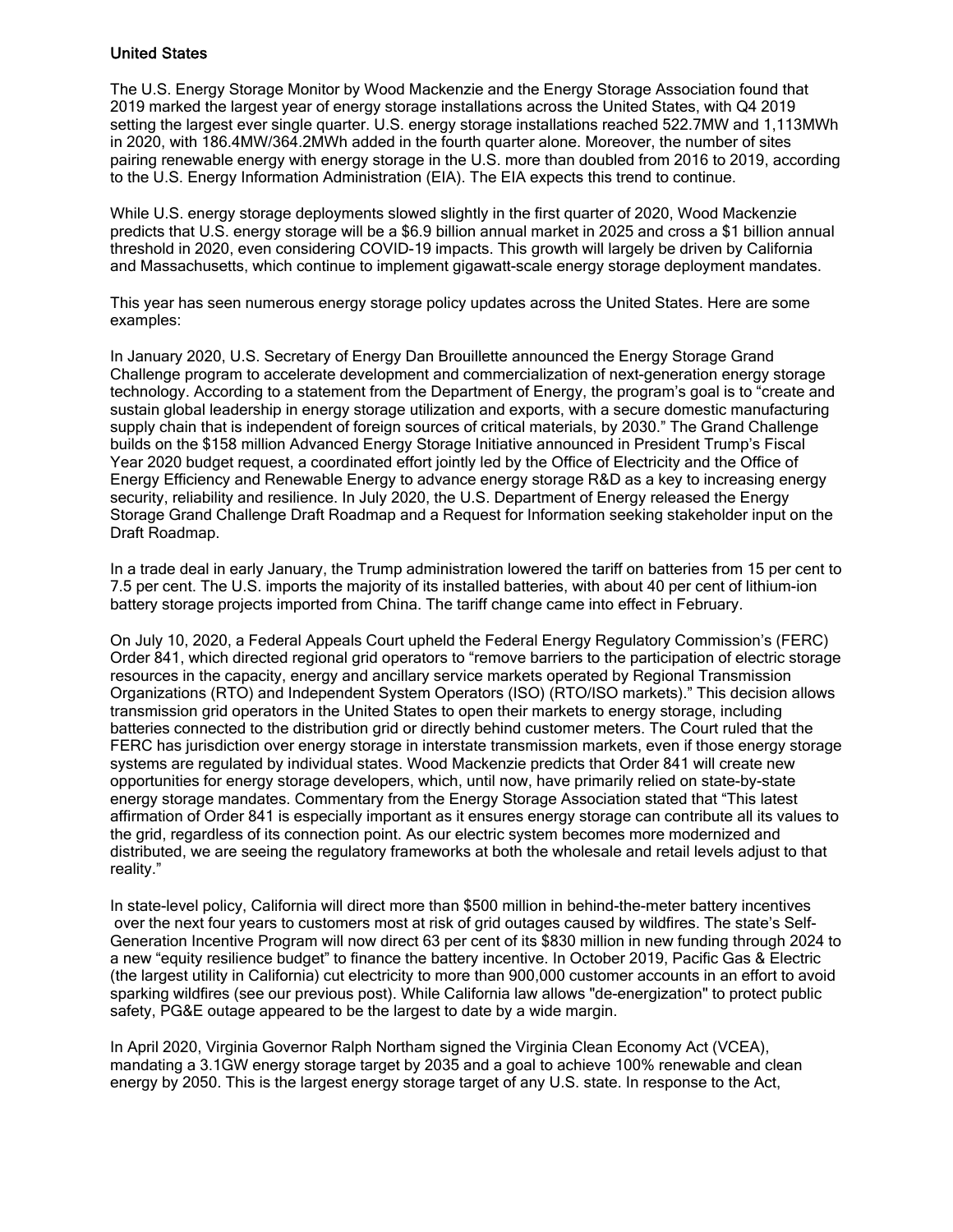Dominion Energy, a former coal company, started development of four [large-scale](https://www.energy-storage.news/news/utility-dominions-life-after-coal-kicks-off-in-virginia) battery storage plants [totalling](https://www.energy-storage.news/news/utility-dominions-life-after-coal-kicks-off-in-virginia) 16MW of output in Virginia.

Nevada passed a [1,000MW](https://www.energy-storage.news/news/nevada-becomes-us-sixth-state-to-adopt-energy-storage-target) by 2030 target in March, meaning that seven U.S. states now have mandated energy storage deployment targets. A docket from the Public Utilities Commission of Nevada adopted as a permanent regulation the biennial targets, beginning at 100MW by the end of 2020, increasing to 1,000MW in 10 years. Nevada's targets are described as "goals, not mandates," and require that public utility provider NV Energy consider the targets in its integrated resource plans.

In addition, we have also seen significant developments in energy storage projects across the United States. Here are some interesting examples:

In August, Tesla and PG&E began construction on what is expected to be the [world's](https://www.forbes.com/sites/arielcohen/2020/08/13/tesla-begins-construction-of-worlds-largest-energy-storage-facility/#72739c744fde) largest battery [storage](https://www.forbes.com/sites/arielcohen/2020/08/13/tesla-begins-construction-of-worlds-largest-energy-storage-facility/#72739c744fde) facility in Monterey, California. The battery park, which is expected to begin operations in 2021, will be able to dispatch up to 730MWh at a maximum rate of 182.5MW for up to four hours using 256 of Tesla's lithium-ion Megapacks. Tesla and PG&E have the option to upgrade the facility's capacity to 1.2GWh. If this upgrade occurs, the facility's storage capacity will be approximately ten times more than Australia's Hornsdale Power station, the previous largest storage facility and another Tesla venture.`

Technology provider Sinexcel successfully commissioned a 72MWh pair of lithium iron [phosphate](http://sinexcel.us/typical-projects) battery energy storage [projects](http://sinexcel.us/typical-projects) in Illinois and West Virginia to deliver frequency regulation services. Sinexcel provided containerised systems for two sites of 36MWh. Each site comprises 36 x 40 foot containers, each with 2MWh of battery storage output/capacity.

Quinbrook Infrastructure Partners signed a 25-year Power Purchase [Agreement](https://www.quinbrook.com/post/quinbrook-signs-landmark-solar-battery-storage-deal-in-the-us) with NV Energy for the 690MW AC Gemini Solar + Battery Storage Project to be located in Clark County, Nevada. The Gemini Solar + Battery Storage Project is the largest solar-powered battery storage system in the world announced to date, featuring a 690MW AC solar array and a 380MW AC battery storage system capable of storing over 1,400MWh.

New York approved the construction of a [316MW](https://www.airdberlis.comfile:///C:/NRPortbl/CM/AOH/New%20York%20approves%20316%20MW%20battery%20plant%20for%20peak%20power,%20first%20of%20its%20kind%20in%20the%20region) battery storage plant that is expected to replace fossilfuelled capacity in New York City upon completion. The plant will be the largest battery plant in the state. The project, which will supply power to the region during peak hours, could have capacity to discharge for up to eight hours.

Ørsted will begin construction on the utility-scale solar-plus-storage project, the 460MW [Permian](https://www.greentechmedia.com/articles/read/orsted-to-build-460mw-solar-plus-storage-plant-in-texas-oil-country) Energy Center in [Andrews](https://www.greentechmedia.com/articles/read/orsted-to-build-460mw-solar-plus-storage-plant-in-texas-oil-country) County, Texas. The project will begin operations in mid-2021. It will comprise 420MW of solar PV and 40MW of battery storage located on a 3,600-acre site alongside existing oil and gas installations, and will supply West Texas with electricity.

The Los Angeles Department of Water and Power plans to use green hydrogen to achieve its 100 per cent renewable energy target in 2045. The planned storage project will be the [world's](http://www.ladwpintake.com/the-future-of-ipp-is-green/) first power plant able to harness clean [renewable](http://www.ladwpintake.com/the-future-of-ipp-is-green/) hydrogen power. The project will be based in a unique salt dome in Utah, which permits the storage of renewable hydrogen in over 100 caverns, each the size of the Empire State Building, to achieve a potential capacity of 100,000MWh.

#### **Global**

Annual installations of energy storage across the world fell for the [first](https://www.iea.org/reports/energy-storage) time in almost a decade according to a report by the International Energy Agency. Grid-scale storage installations dropped 20%. BTM storage flat-lined despite a near-doubling of residential batteries. This is likely because of slow European growth, incidents of fire in South Korea and regulatory change in China. However, Australia's storage market remains strong and is expected to triple in growth in 2020.

The European Commission continues to [strongly](https://ec.europa.eu/energy/topics/technology-and-innovation/energy-storage_en) support energy storage. The 2019 [European](https://ec.europa.eu/energy/topics/energy-strategy/clean-energy-all-europeans_en) Clean Energy [Package](https://ec.europa.eu/energy/topics/energy-strategy/clean-energy-all-europeans_en) defines storage as an entity separate from generation, transmission or load, preventing it from being double-taxed when charging and discharging. The Clean Energy Package is a long-awaited overarching legislation that attempts to clarify how the 27 member states can achieve their shared goals on climate and energy system modernization.